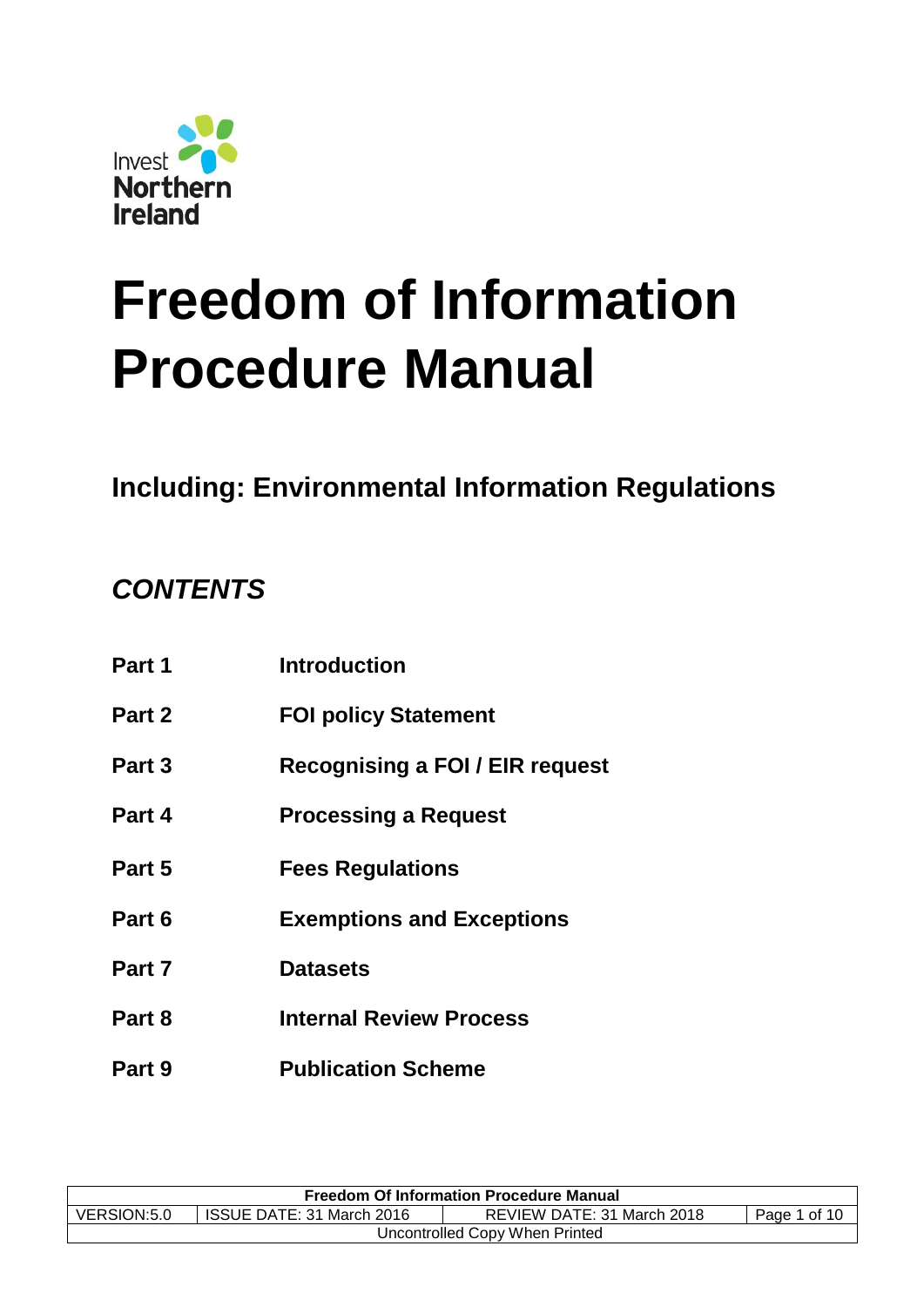# **1. Introduction**

The aim of this manual is to provide guidance that will help ensure Invest NI remains compliant with legislative requirements. It will promote consistency and best practice in response to Freedom of Information and Environmental Information Regulations requests, collectively known as Access to Information requests.

The manual sets out Invest NI's approach to managing Information requests made under either the Freedom of Information Act 2000 (FOIA/FOI) or the Environmental Information Regulations 2004 (EIRs).

It does not deal with the management of Subject Access Requests under the Data Protection Act which is covered separately in the **Subject Access Request Procedures Manual**.

The manual is not a guide to FOI legislation but such guidance can be found on the Invest NI intranet site. Periodic training will also be provided to all staff on this topic, including at induction. Guidance on specific requests can be sought from the Information Management & Governance Team [IMG] via the mailbox [foi@investni.com.](mailto:foi@investni.com)

# **2. FOI Policy Statement**

Invest Northern Ireland will –

- Comply with the Freedom of Information Act 2000 and the EIRs.
- Continue to protect the personal data entrusted to it, by disclosing information only in accordance with the provisions of the Data Protection Act 1998.
- Seek to respond to all FOI requests promptly and within 20 working days.
- Work with its partners, service providers and contractors to ensure that they assist Invest NI in meeting its FOI obligations, including the disclosure of any information that they hold on Invest NI's behalf.
- Apply the exemptions provided in the FOIA and, where qualified exemptions apply, disclose the information unless the balance of public interest lies in withholding it.
- Consult with third parties before disclosing information that could affect their rights and interests bearing in mind that in accordance with the Act, the final decision on disclosure rests with Invest NI.
- Record all FOI requests and responses and monitor its performance in handling requests and complaints.
- Maintain a comprehensive publication scheme that provides information which is readily accessible without the need for a formal FOI request.
- Ensure that all staff are aware of their obligations under FOI and include FOI training in the induction of all new staff.

| <b>Freedom Of Information Procedure Manual</b> |                           |                            |              |  |
|------------------------------------------------|---------------------------|----------------------------|--------------|--|
| VERSION:5.0                                    | ISSUE DATE: 31 March 2016 | REVIEW DATE: 31 March 2018 | Page 2 of 10 |  |
| Uncontrolled Copy When Printed                 |                           |                            |              |  |
|                                                |                           |                            |              |  |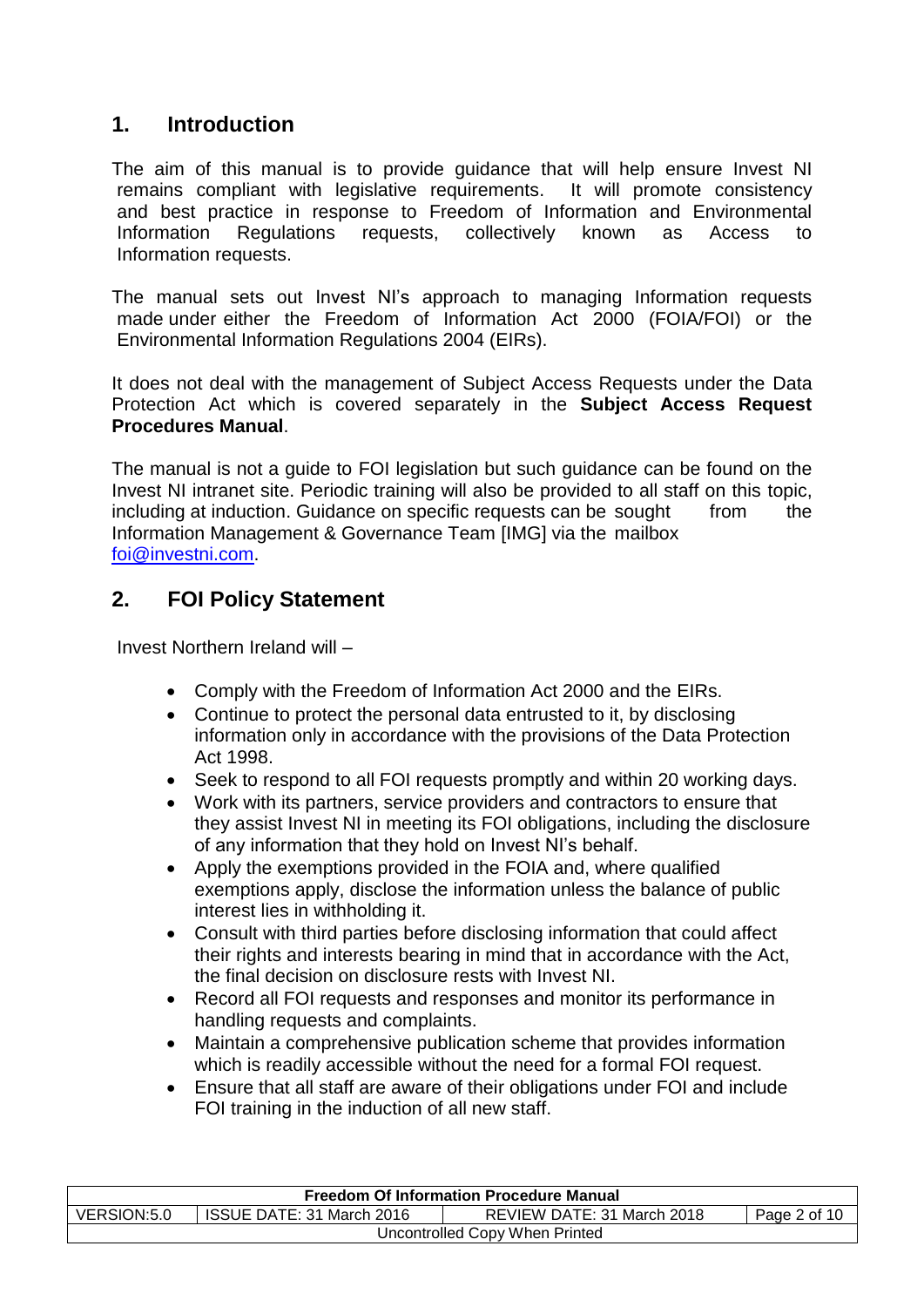# **3. Recognising a FOI or EIR request**

An information request must be treated as a formal FOI / EIR request and processed under this procedure where:

- It has been received in writing (including email); and
- It states the name of the Applicant and an address for correspondence; and
- It describes the information requested.

#### **EIR requests**

Requests for environmental information may be made either in writing **or orally**.

Applicants do **not** have to quote or reference either the FOI Act or the EIRs to have his/her request treated as such.

#### **Business as Usual**

Where the information requested would normally be provided within 20 working days as standard business practice, it will be processed as 'business as usual' and not recorded as an access to information request. This principle will only apply where information is being provided without any redactions.

# **4. Processing a Request**

#### **The Information Management & Governance Team [IMG]**

Those responding to requests are encouraged to seek guidance and advice from IMG throughout the handling of the request, particularly in respect of the application of exemptions/exceptions. It is prudent for teams to engage with IMG as early in the process as possible.

#### **Tracking System**

IMG tracks all Access to Information requests using the FOI monitoring log. In addition a series of template letters have been developed to be used for the purposes of handling requests under FOI and EIRs.

#### **Template Letters**

The use of the template letters is essential to promote corporate consistency and ensure that all aspects of a request are fully addressed. Templates are available on the FOI section of the intranet.

#### **Timescale**

All requests must be responded to as soon as possible but no later than 20 working days after receipt. To allow full consideration of all responses, the internal process within Invest NI allows a maximum of **15 working days** for teams to provide a response to each request.

#### **Logging & Allocating the Request**

All non 'business as usual' written requests, should be notified to IMG immediately via [foi@investni.com.](mailto:foi@investni.com) This is to enable request details to be tracked. The recipient of the request should advise IMG who will log, allocate a reference number and then pass it to the most appropriate Director(s) or Head(s) of Division in Invest NI to

| <b>Freedom Of Information Procedure Manual</b> |                                                                         |  |  |  |  |
|------------------------------------------------|-------------------------------------------------------------------------|--|--|--|--|
| VERSION:5.0                                    | ISSUE DATE: 31 March 2016<br>REVIEW DATE: 31 March 2018<br>Page 3 of 10 |  |  |  |  |
| Uncontrolled Copy When Printed                 |                                                                         |  |  |  |  |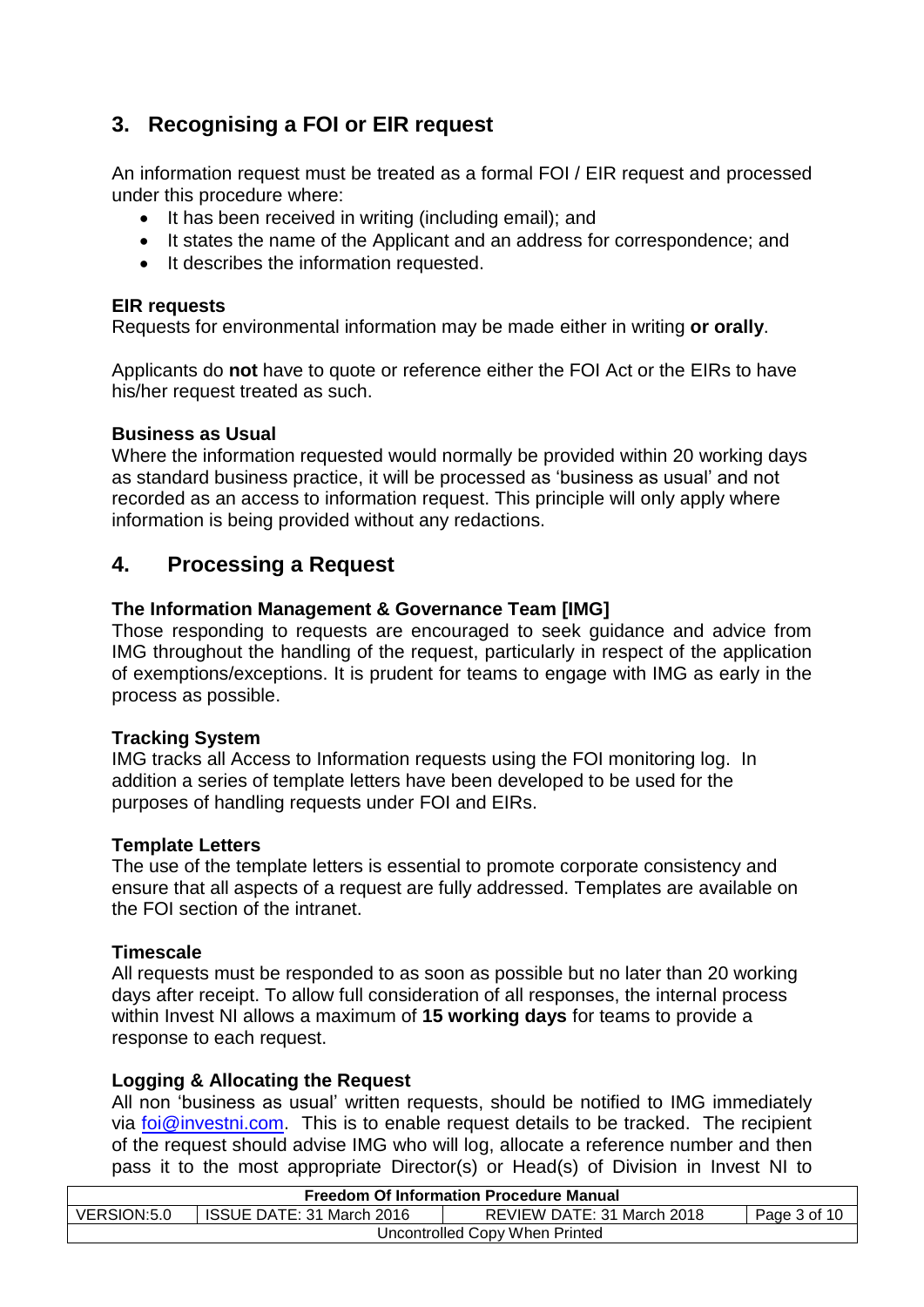#### process.

The Director(s) or Head(s) of Division will pass the request to a Decision Maker within their team. A 'Decision Maker' is the person within the team (generally at **Grade 7** level) holding the requested information and charged with responding to the request. They are responsible for the coordination of the response and the decision to disclose or withhold information under the legislation.

#### Step 1: **Acknowledgement**

An acknowledgement letter/email must be sent to the Applicant [the person who is making the request for information] using Template Letter 1. This should be completed no later than 5:00 pm on the day following receipt of the request. This is usually issued by IMG, however if it is issued by the team handling the request, a copy must be emailed / scanned to *[foi@investni.com.](mailto:foi@investni.com)*

*Timescale: Every request must be acknowledged within 1 working day of receipt.* 

#### Step 2: **Accessible by other means**

The Decision Maker should carry out an initial review to determine if the information is accessible by other means (e.g. already published on the Publication Scheme). If the information is available by other means, the Applicant should be informed where it can be accessed (see Template Letter 8).

*Timescale: Between day 1 and day 4 of receipt*

#### Step 3: **Clarify nature of request if necessary**

If the request is unclear (for example when a team cannot agree on the interpretation of the request) the Decision Maker must contact the Applicant to seek clarification. [Telephone call and/or Template letter 2].

*Timescale: Between day 1 and day 4 of receipt*

#### Step 4: **Fee Regulations (FOI only)**

Invest NI makes no charge for answering FOI requests. However, if a request will cost the organisation more than £450 (equivalent to 18 hours) to locate, retrieve and extract information, it is not obliged to supply the information.

If a request is likely to exceed the appropriate limit **[see Part 5],** the responding team must provide IMG with a calculation of the time requirement and associated cost. The draft letter [using Template Letter 3] will need to be approved by a Director or Head of Division as well as by IMG, Communications and ELT as appropriate.

Once any redefined request, falling within the scope of the fees regulations, has been received then proceed to the next step. If no clarification has been received within 3 months close the request by notifying IMG so that the FOI monitoring log can be updated.

*Timescale: Within 4 working days of receipt.*

| <b>Freedom Of Information Procedure Manual</b>                                         |  |  |  |  |
|----------------------------------------------------------------------------------------|--|--|--|--|
| VERSION:5.0<br>ISSUE DATE: 31 March 2016<br>REVIEW DATE: 31 March 2018<br>Page 4 of 10 |  |  |  |  |
| Uncontrolled Copy When Printed                                                         |  |  |  |  |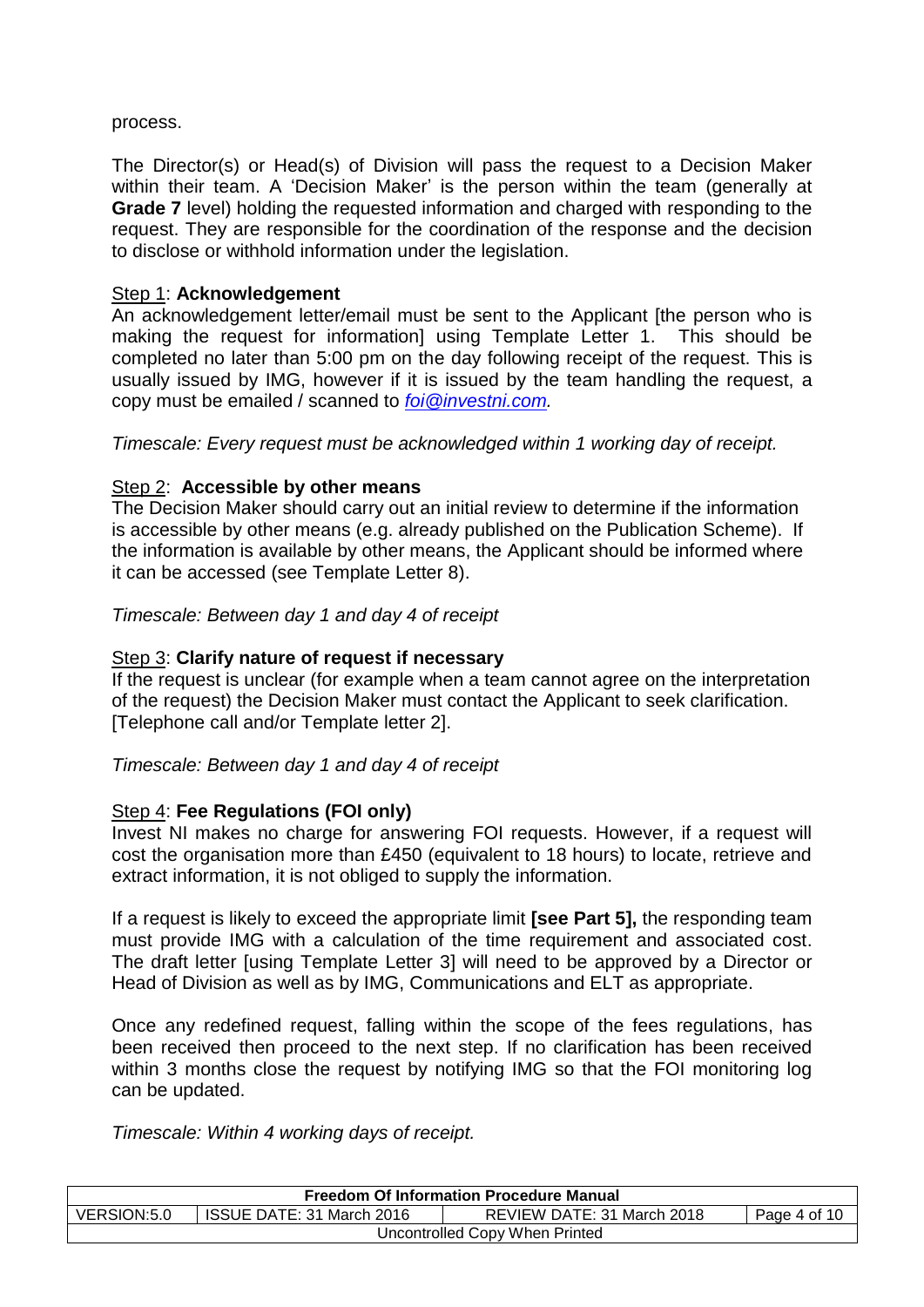#### Step 5: **Retrieve records and Prepare Release Schedule**

The Decision Maker must, **as soon as possible**, arrange for the search and retrieval of the relevant records. This search should cover **all** information storage areas (Meridio, paper files, PC and Network drives) across the organisation. This may involve contacting other teams/divisions to establish if they have records pertinent to the request.

If the records gathered to respond to the request are numerous, a schedule of information items (containing an index and a brief description of the records covered by the request) must be prepared [Use Template on intranet]. Its purpose is to assist Decision Makers to discharge their duties by:

- providing a means of summarising the records under consideration;
- setting out the consideration of exemptions/exceptions relevant to each record; and
- providing an essential reference for an internal reviewer or the Information Commissioner, if a complaint is later made by the applicant.

At this stage it may be useful to print out two full copies of all documents falling within the scope of the request, one to be kept clean for reference and another to be highlighted for proposed exemptions.

*Timescale: Between day 1 and day 10 of receipt.*

Step 6: **Review Release Schedule considering possible exemptions/exceptions** Each item of information listed on the Release Schedule will be examined to evaluate whether any of the FOI exemptions and/or EIR exceptions apply ("Exemptions").

The Decision Maker will carry out this evaluation seeking guidance from the Information Governance Manager / Information Governance Management Officer.

One version of the printed documents referred above should be highlighted with the proposed exemptions. Any information contained within the documents that fall outside the scope of the request should be blanked out in white to differentiate from redactions.

If no Exemptions apply the record is considered disclosable.

If one or more Exemptions apply the Decision Maker should establish whether the exemption is subject to a public interest test. If the Exemption is absolute, or withholding disclosure of the information on the basis of a particular Exemption is supported by the public interest test, then the item will be withheld. The Decision Maker will review which Exemption is being invoked and, if appropriate, consult with IMG on whether the duty to confirm or deny that the information is held by Invest NI applies.

*Timescale: Between day 1 and day 10 of receipt.*

| <b>Freedom Of Information Procedure Manual</b>                                         |  |  |  |  |
|----------------------------------------------------------------------------------------|--|--|--|--|
| VERSION:5.0<br>ISSUE DATE: 31 March 2016<br>REVIEW DATE: 31 March 2018<br>Page 5 of 10 |  |  |  |  |
| Uncontrolled Copy When Printed                                                         |  |  |  |  |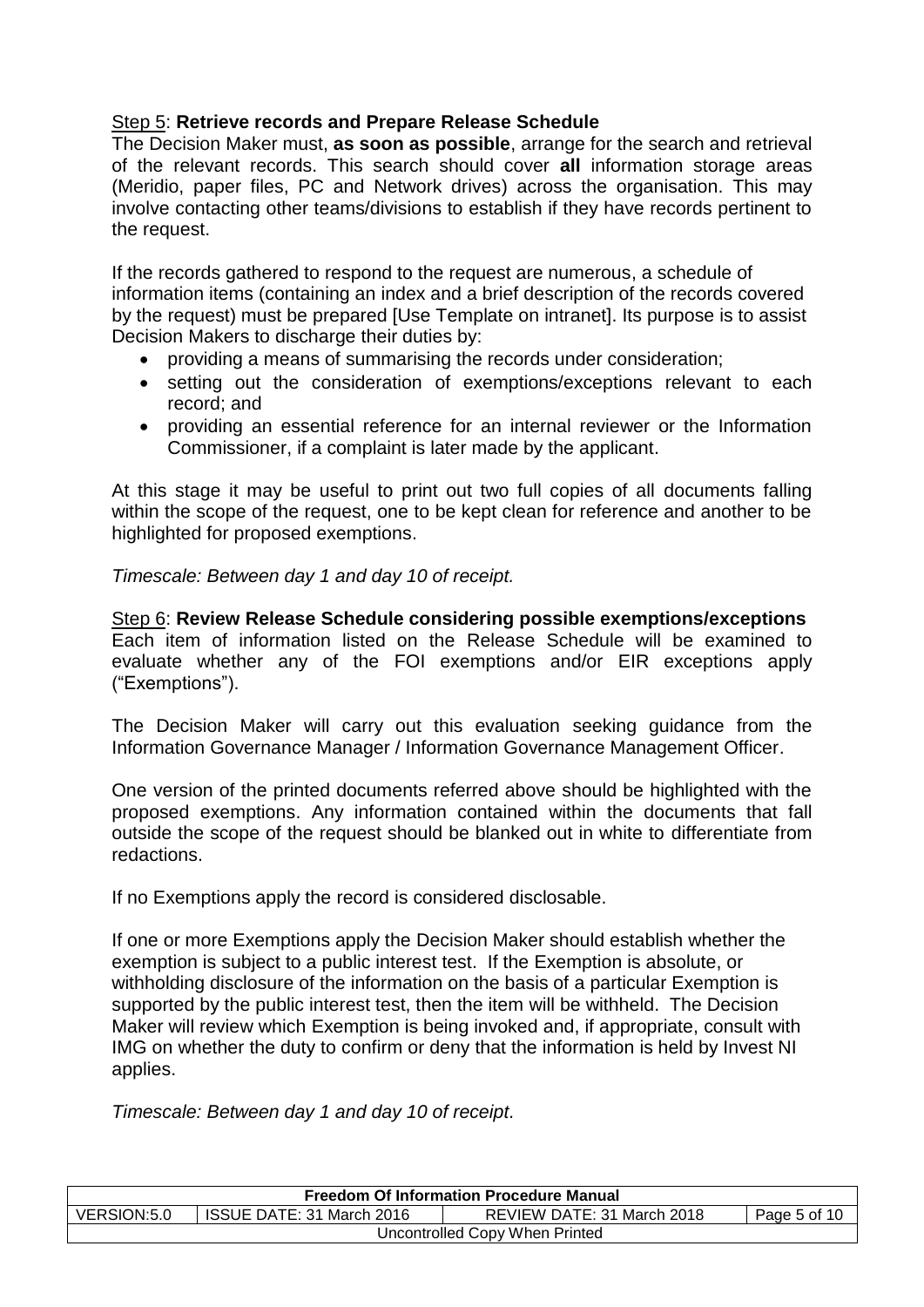#### Step 7: **Consult any third parties**

The Decision Maker should consult other public authorities or appropriate third parties who are likely to be affected by disclosure of the information [See Template Letters 4-6]. If the consulted organisations wish Invest NI to withhold any information this will need to be considered within the scope of the Exemptions and any relevant public interest test.

The decision to release information always rests with Invest NI but the decision can be informed by the third party, especially if they can demonstrate potential detriment caused by the release.

*Timescale: At the very latest within 10 working days to allow 5 working days for response.*

#### Step 8: **Response is drafted, reviewed & approved by Divisional Head**

A response will be drafted by the Decision Maker using the applicable template letter [7 to 10]. If **any** information is being withheld the applicant must be advised which Exemption applies within the response. The response letter will set out which Exemptions, if any, apply and explain why it is in the public interest to withhold the information not being released.

The response should also include the schedule of records for release. If requests are made for information where the duty to confirm or deny is applicable, there is no need to refer to these records in the schedule.

The draft response and highlighted documents for redaction/ release must be reviewed and approved by the Divisional Director / Head of Division. Directors / Heads of Divisions are advised to confirm with the Decision Maker that any guidance provided by IMG has been incorporated into the response prior to their review.

The review by Directors / Head of Divisions should take into account:

- the quality of the response
- the accuracy of the information provided
- how it sits in a corporate context (e.g. has the division released similar information under AQs etc)
- review of the rationale for any decisions based on information release or the application of an Exemption

*Timescale: At the very latest within 15 working days*

#### Step 9: **Consideration by IMG, Communications & ELT**

When approval is received by the Divisional Director / Head of Division, the final draft response will be sent to IMG via [foi@investni.com](mailto:foi@investni.com) on or before day 15. This timescale is to provide sufficient time for full consideration of all the facts of each case by IMG, Communications and if necessary ELT, and allow time for feedback.

This consideration is an assurance that all requirements of the response are made in line with the legislation, including application of exemptions, and to review the response from a corporate communications perspective. The final draft response

| <b>Freedom Of Information Procedure Manual</b>                                         |  |  |  |  |
|----------------------------------------------------------------------------------------|--|--|--|--|
| VERSION:5.0<br>ISSUE DATE: 31 March 2016<br>REVIEW DATE: 31 March 2018<br>Page 6 of 10 |  |  |  |  |
| Uncontrolled Copy When Printed                                                         |  |  |  |  |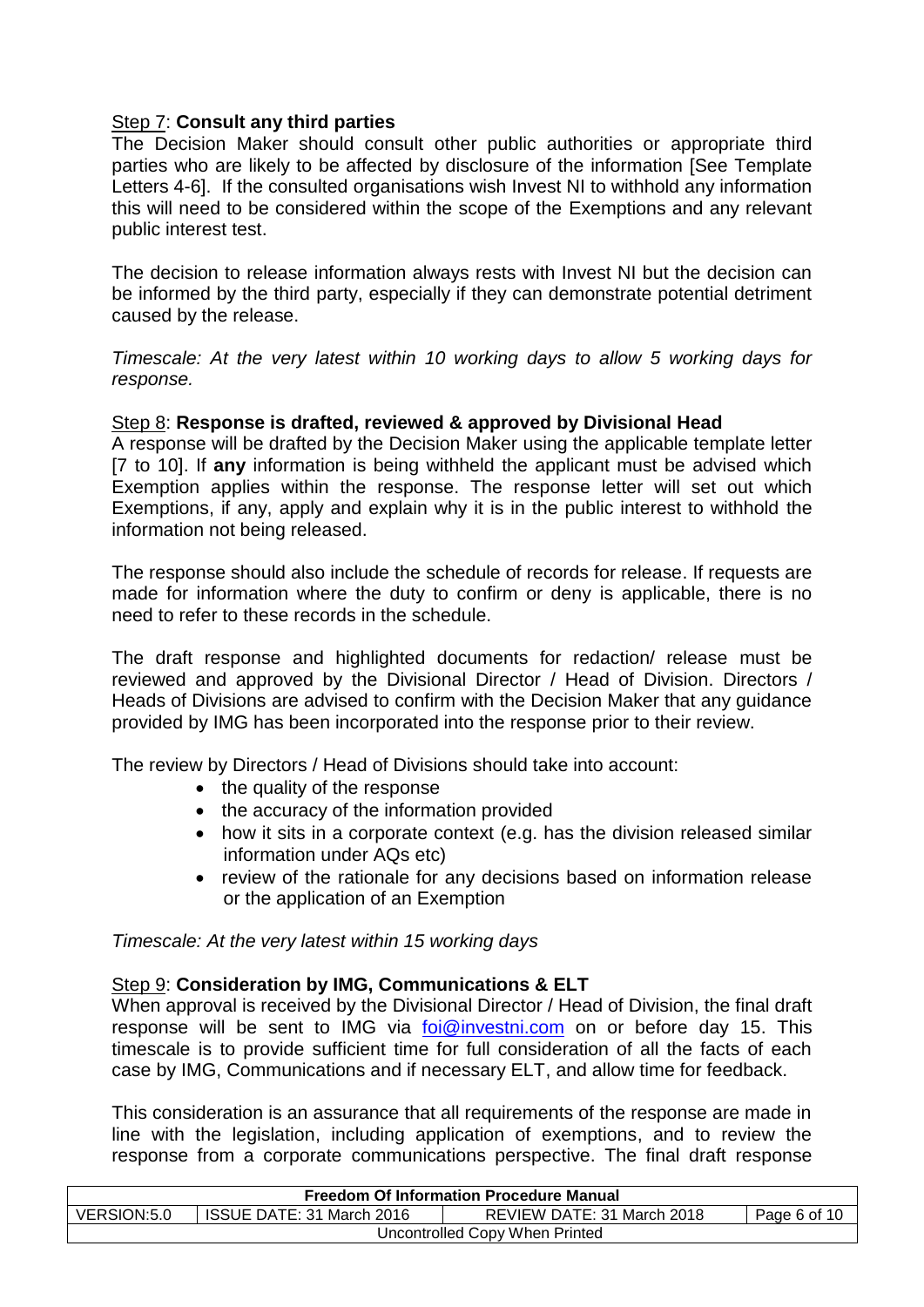may also be sent to ELT for consideration depending on the nature of the FOI request.

*Timescale: Final draft to be received on or before day 15. Feedback to be provided on or before day 18*

#### Step 10: **Response is issued**

If any changes are recommended by IMG or Communications, IMG will return the draft response to the Division by close of play on or before day 18, to enable feedback to be incorporated by the responding Division.

All changes must be made and returned to IMG for issue to the applicant by **no later than MIDDAY on day 20**.

A full copy of all issued responses will be stored on behalf of the organisation by IMG. Divisions will ensure that a copy of any redacted information, the related unredacted source of the information, details of any decision making process and any correspondence with the applicant are provided to IMG to ensure a full record of the processing of the request is held.

*Timescale: At the very latest 20 working days after receipt of request.*

### **5. Fees Regulations**

The 'appropriate limit' for Invest NI in processing FOI requests is £450 (equivalent to 18 hours). If the cost of finding the information relating to a FOI request will exceed the Appropriate Limit then the requested information does not need to be provided.

#### **Working out the Appropriate Limit i.e. the £450 limit**

Upon receiving the request, estimate the staff time that would be taken to complete the following and cost the time at £25 per hour:

- Determining whether you hold the information
- Locating the information or a document which may contain the information
- Retrieving the information, or a document, which may contain the information
- Extracting the information from a document containing it

The upper time limit of 18 hours does not include the time needed to review the information for applying exemptions, redacting the information, or compiling the reply.

#### **Cumulative or Campaign Requests:**

These are: Two or more requests made by one person or different persons acting in concert or in pursuance of a campaign.

The Rule: When calculating whether the Appropriate Limit has/may be reached in complying with any one request, the cost of complying with all of the requests can be aggregated. However, the responding team must have received:

two or more requests relating to same or similar information and

| <b>Freedom Of Information Procedure Manual</b>                                         |  |  |  |  |
|----------------------------------------------------------------------------------------|--|--|--|--|
| VERSION:5.0<br>REVIEW DATE: 31 March 2018<br>ISSUE DATE: 31 March 2016<br>Page 7 of 10 |  |  |  |  |
| Uncontrolled Copy When Printed                                                         |  |  |  |  |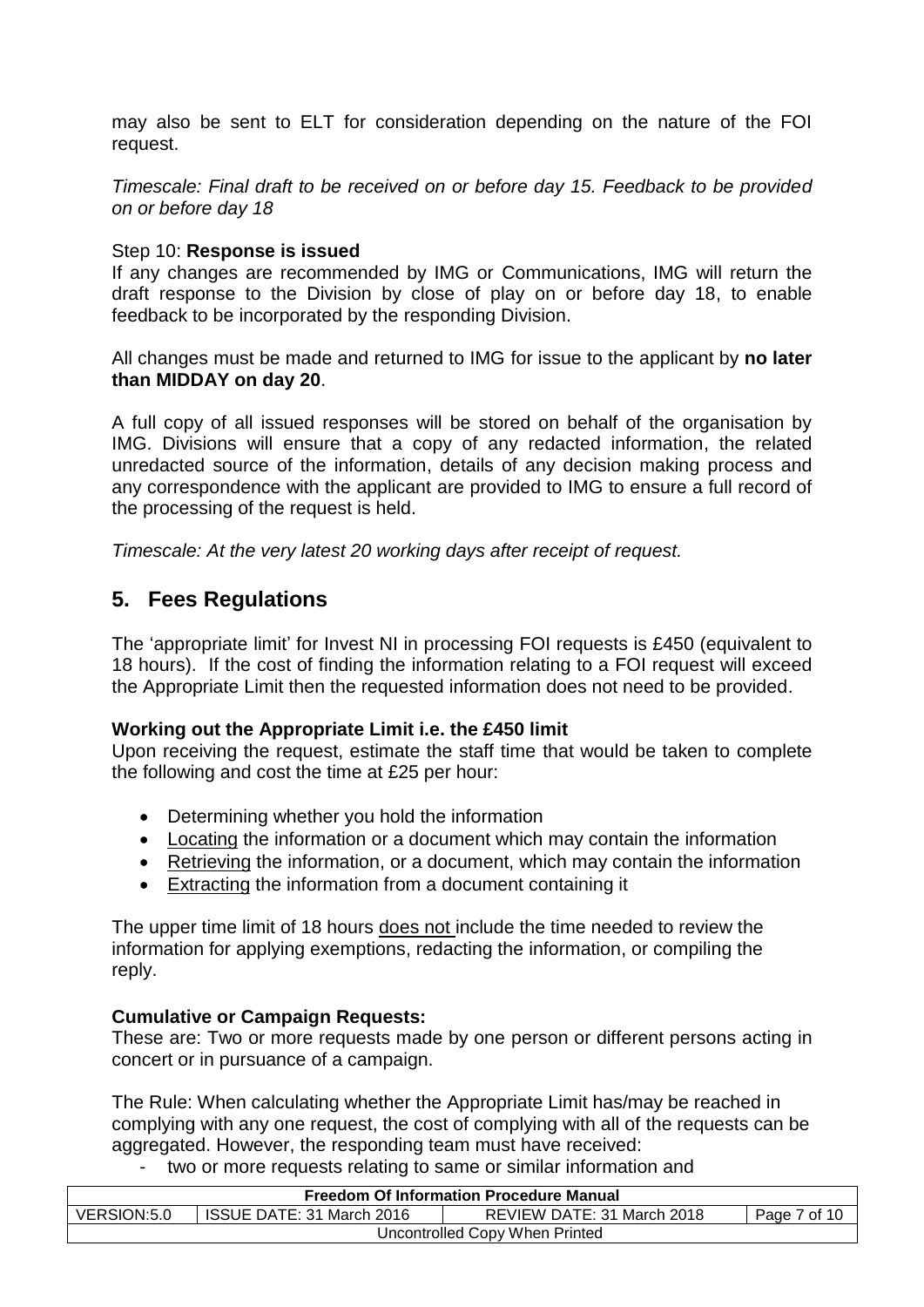- these must have been received within any 60 consecutive working day period

A record must be kept of the calculation of the estimated time it would take to locate, retrieve and extract requested information that is being refused under the fee regulations. Any estimation should be "sensible, realistic and supported by cogent evidence". It must be sent to IMG via [foi@investni.com.](mailto:foi@investni.com)

#### **Note: The Fees Regulations do not apply to the Environmental Information Regulations 2004.**

# **6. Exemptions / Exceptions & the Public Interest Test**

Both the FOIA and the EIRs provide a right of access to information. However, it would clearly not be appropriate for all information to be made public. This is recognised by 'exemptions' in the FOIA and 'exceptions' in the EIRs.

Exemptions/Exceptions exist to protect information that should not be disclosed, for example because disclosing it would be harmful to another person.

Exemptions can be applied to all or part of the information requested and different exemptions may be appropriate for different parts of a record.

Information can automatically be withheld if the exemption applied is absolute. However, most exemptions and all exceptions are not absolute but are 'qualified'. This means that before deciding whether to withhold information under an exemption/exception, the public interest arguments must be considered.

Guidance on the exemptions and exceptions, including the public interest test, can be found on the Invest NI intranet site. Specific guidance can be sought from the Information Management and Governance Team via [foi@investni.com.](mailto:foi@investni.com)

# **7. Datasets**

From the 1 September 2013, the Protection of Freedoms Act 2012 adds new provisions to the FOIA regarding datasets. A dataset is defined as a collection of factual information in electronic form related to the services and functions of Invest NI that is neither the product of analysis or interpretation, nor an official statistic and has not been materially altered.

If a response includes information that constitutes a dataset and the requester has expressed a preference to receive the information in electronic form (which in practice includes all requests made via email), then it must be provided in a reusable form so far as reasonably practicable. In practice this will mean providing the information in Excel or other spreadsheet format.

Datasets that have been requested under a FOI request must also be published under the Invest NI Publication Scheme, unless it is not appropriate to do so (e.g. the dataset was disclosed with redactions due to applicable exemptions).

| <b>Freedom Of Information Procedure Manual</b> |                           |                            |              |  |
|------------------------------------------------|---------------------------|----------------------------|--------------|--|
| VERSION:5.0                                    | ISSUE DATE: 31 March 2016 | REVIEW DATE: 31 March 2018 | Page 8 of 10 |  |
| Uncontrolled Copy When Printed                 |                           |                            |              |  |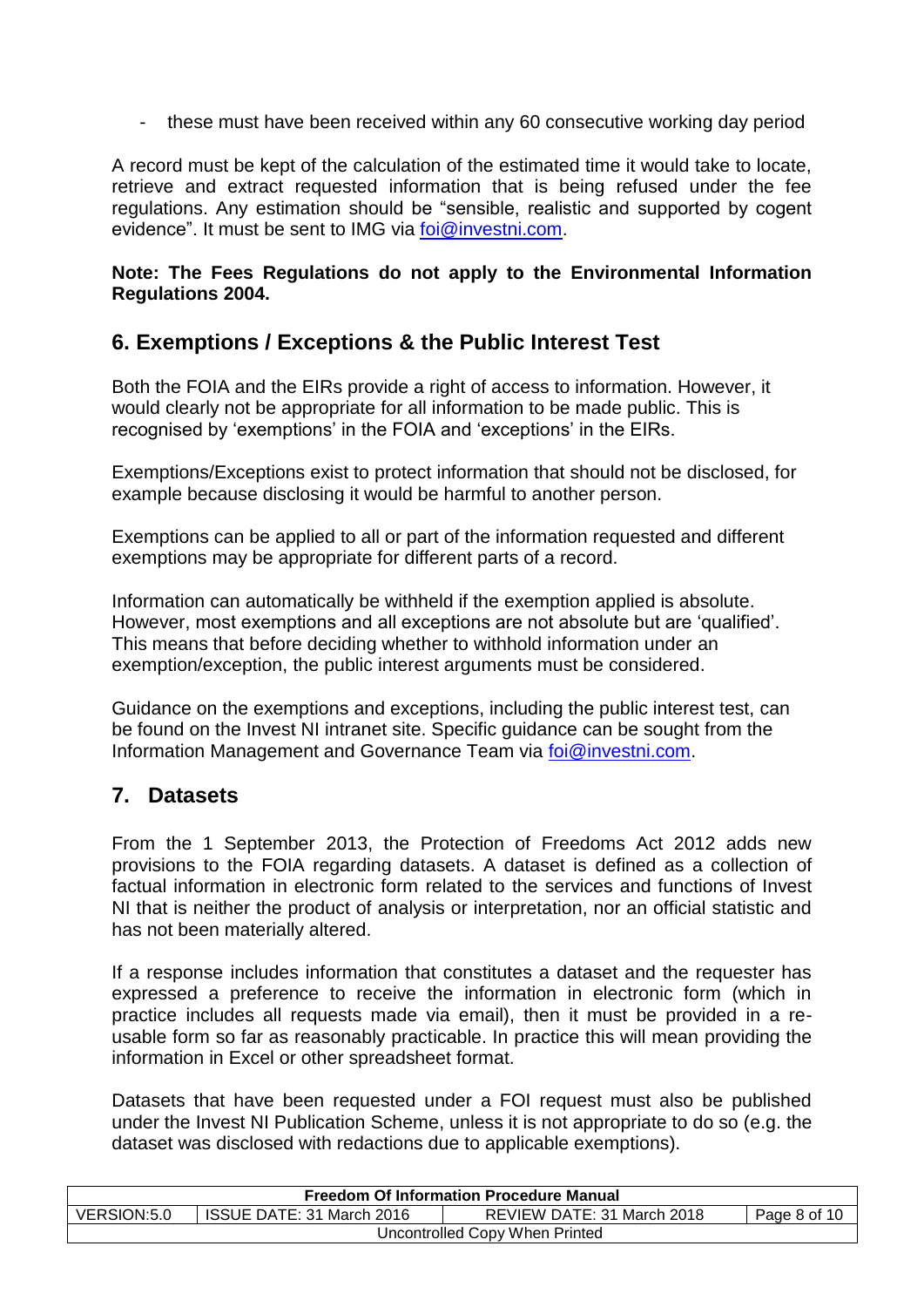Further guidance on Datasets can be found on the intranet and specific guidance can be sought from IMG via [foi@investni.com.](mailto:foi@investni.com)

#### **Note: The Dataset provisions do not relate to the Environmental Information Regulations.**

## **8. Internal Review Process**

When an applicant is unhappy with the outcome of a response, the reply from the requestor will be dealt with under the Internal Review process.

Within Invest NI there is a designated Internal Review Panel consisting of members of SMT. The senior manager responsible for the review panel is Steve Chambers, Head of Internal Operations.

#### **Step 1: Log, Acknowledge & Allocate**

The IMG will:

- (a) register the request on the tracking system,
- (b) acknowledge the request including target completion date,
- (c) pass the review to the relevant reviewing officer.

*Timescale: The above will be actioned within 1-2 days of receipt*

#### *Step 2: The Review*

The review is a fresh decision making process and the reviewer must start from scratch in terms of the evaluation of the evidence and the application of the Act. The reviewer can consider new arguments put forward by the applicant.

The reviewer will review the request and the original decision alongside the information gathered in response to the request. They will come to a decision as to whether the information should be disclosed.

When it is apparent that determination of the complaint will take longer than the target time (for example because of the complexity of the particular case), the applicant will be informed and the reason for the delay explained.

It is recommended that the reviewer discuss details of the case under review with the Information Governance Manager and/or the original Decision Maker. The result of the review process will be recorded on the tracking system by the Information Management & Governance Team.

*Timescale: The target for completion of Internal Reviews is 15 working days. No review should take longer than 20 working days.*

| <b>Freedom Of Information Procedure Manual</b>                                         |  |  |  |  |
|----------------------------------------------------------------------------------------|--|--|--|--|
| VERSION:5.0<br>ISSUE DATE: 31 March 2016<br>REVIEW DATE: 31 March 2018<br>Page 9 of 10 |  |  |  |  |
| Uncontrolled Copy When Printed                                                         |  |  |  |  |